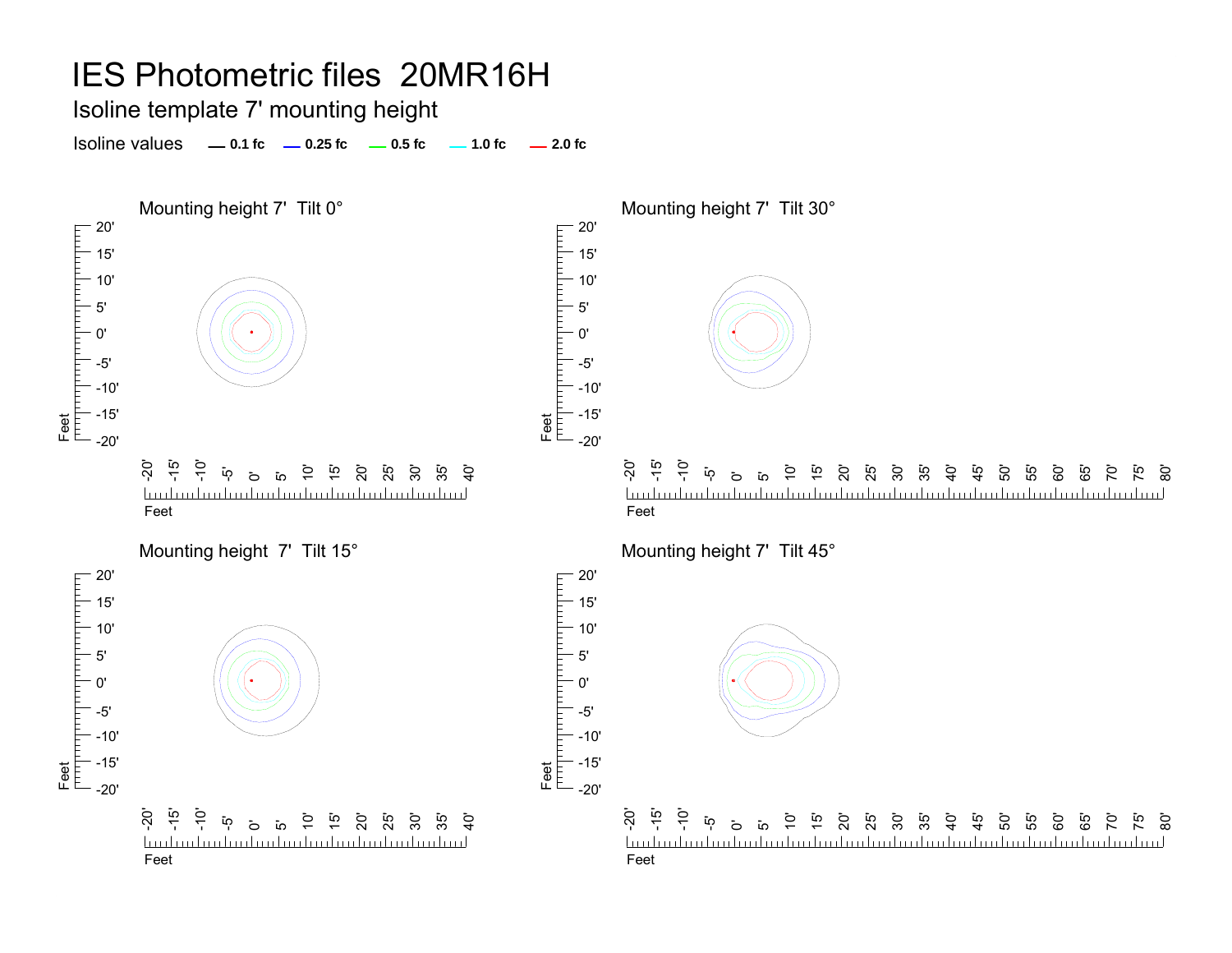Isoline template 9' mounting height

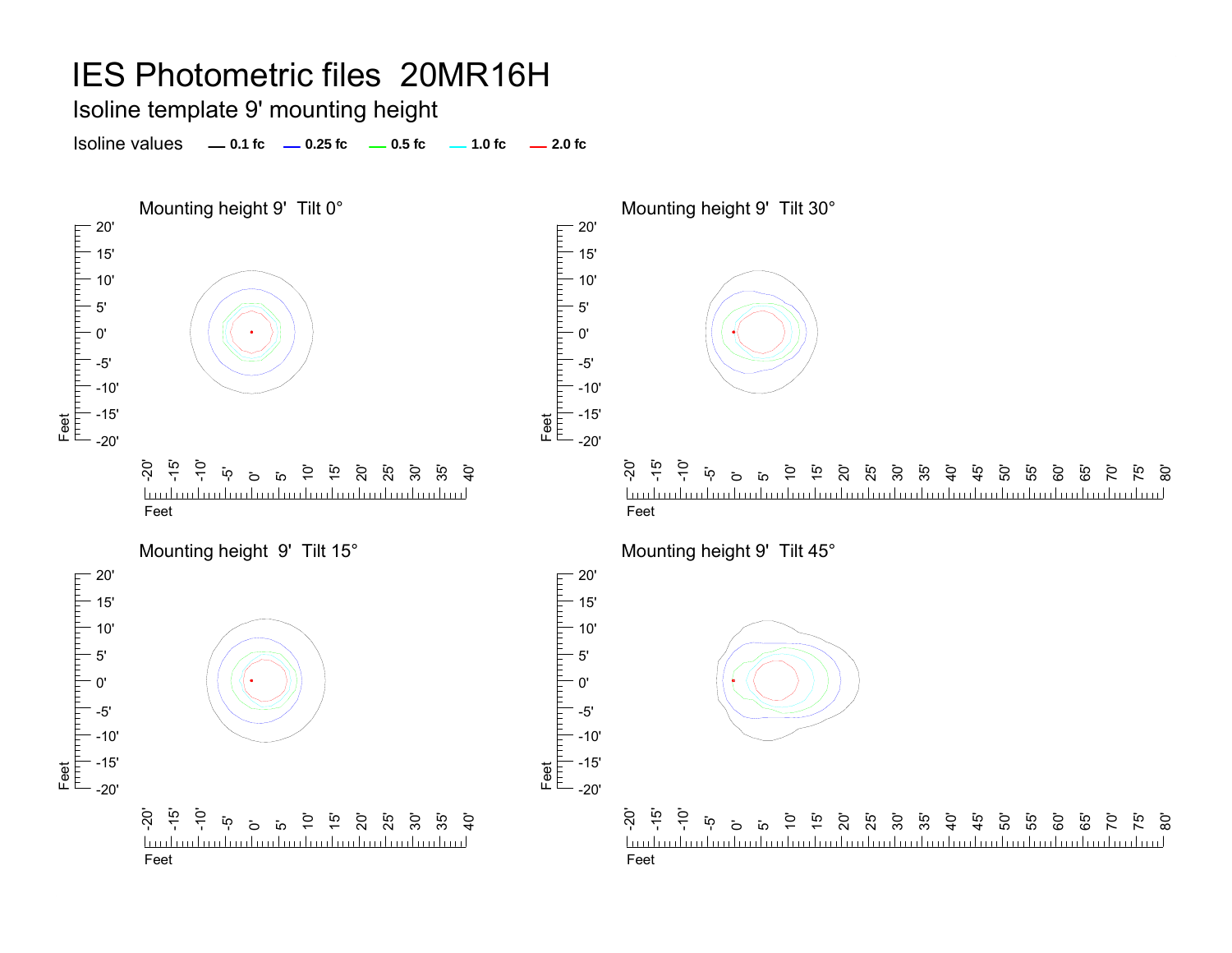Isoline template 11' mounting height

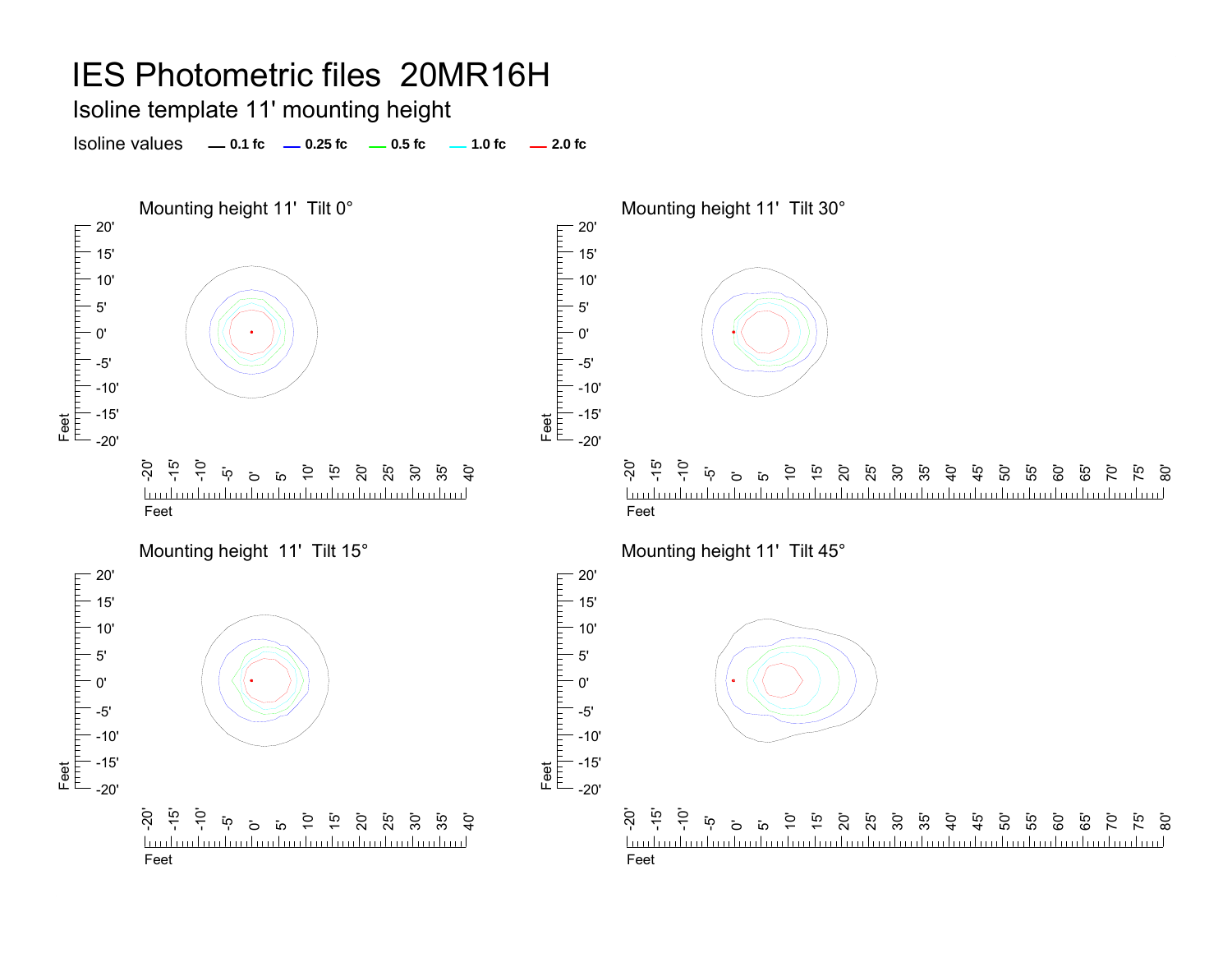#### Isoline template 15 mounting height





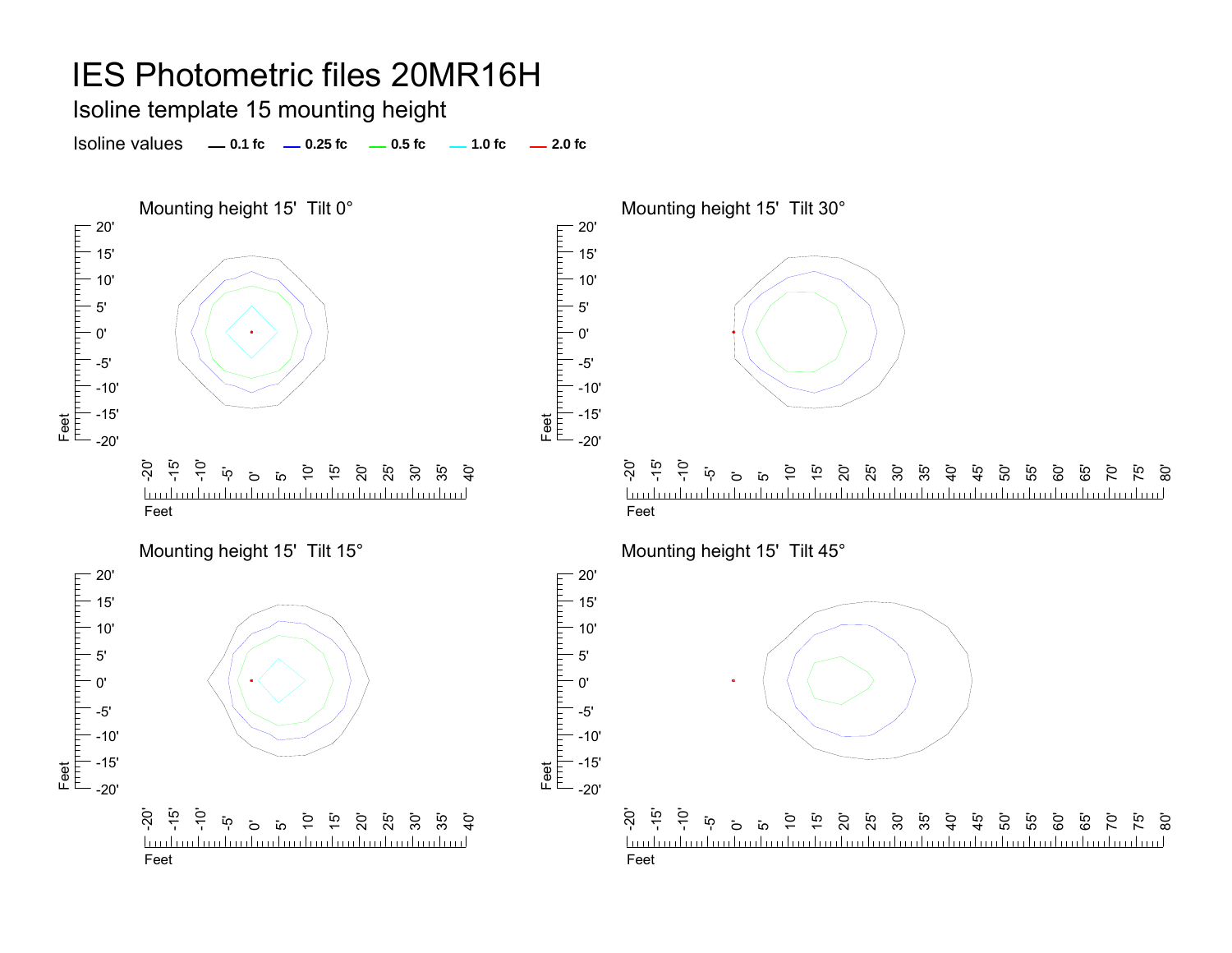#### Isoline template 20' mounting height

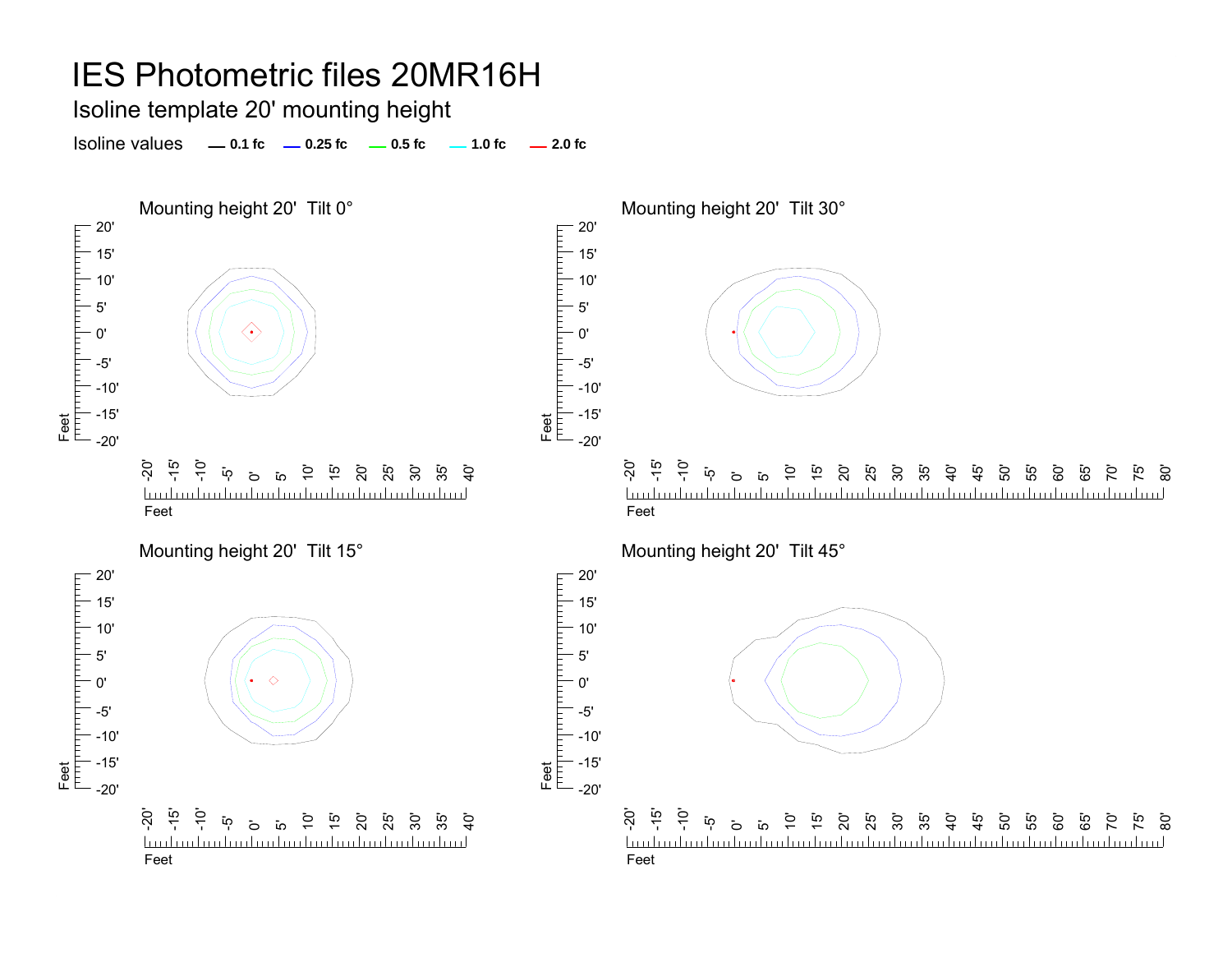Isoline template 25' mounting height